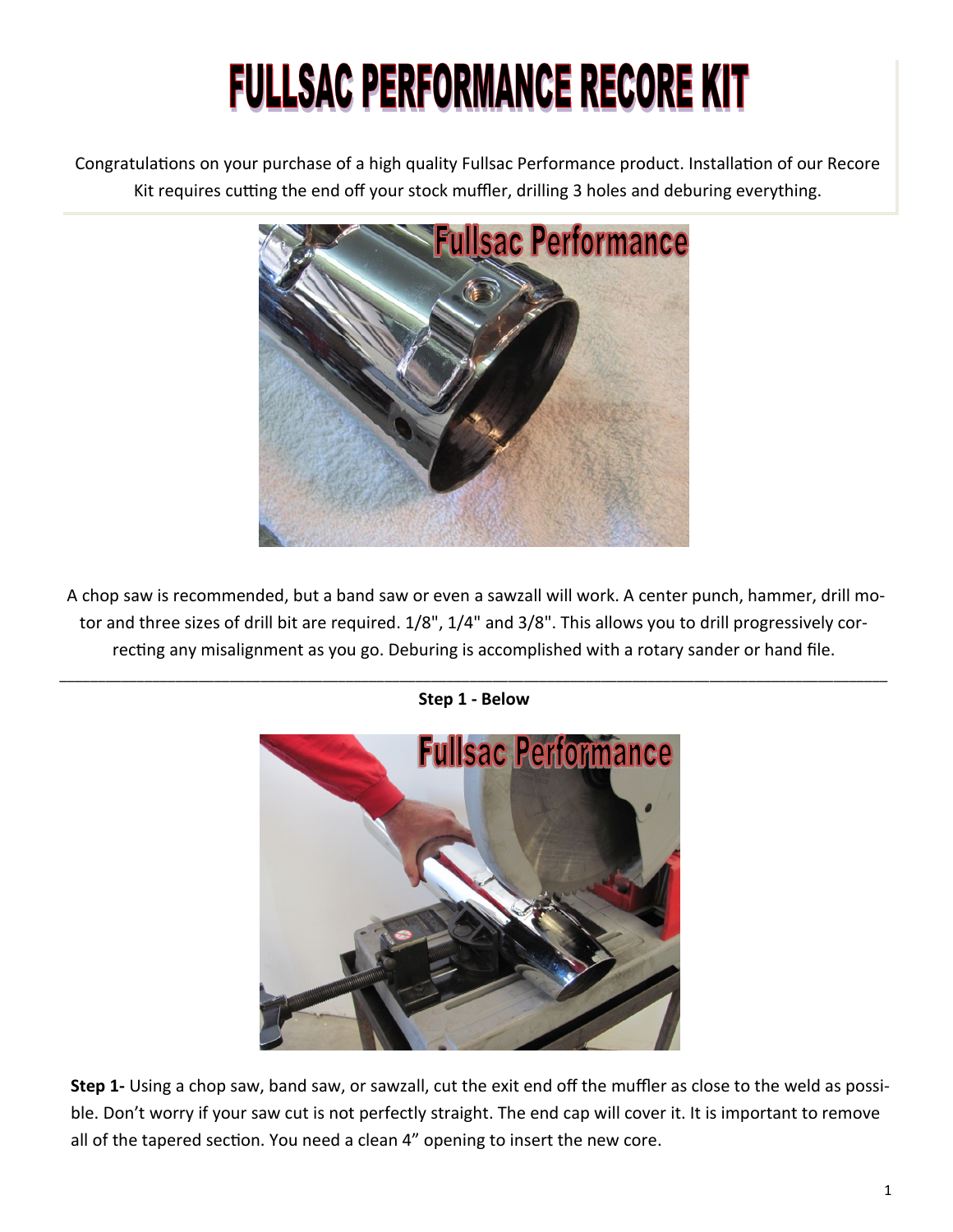**Step 2- Below**



**Step 2** – Remove all packing material from your muffler. Slide your new end cap over the end of your muffler. Push it all the way on as far as possible. Rotate it left and right and center it up. Using a sharpie felt pen, mark the three holes.

\_\_\_\_\_\_\_\_\_\_\_\_\_\_\_\_\_\_\_\_\_\_\_\_\_\_\_\_\_\_\_\_\_\_\_\_\_\_\_\_\_\_\_\_\_\_\_\_\_\_\_\_\_\_\_\_\_\_\_\_\_\_\_\_\_\_\_\_\_\_\_\_\_\_\_\_\_\_\_\_\_\_\_\_\_\_\_\_\_\_\_\_\_\_\_\_\_



**Step 3 - Below**

**Step 3** - Center punch as close as possible to the center of your felt pen mark. Don't worry if you're off a little. Misalignment can be corrected during drilling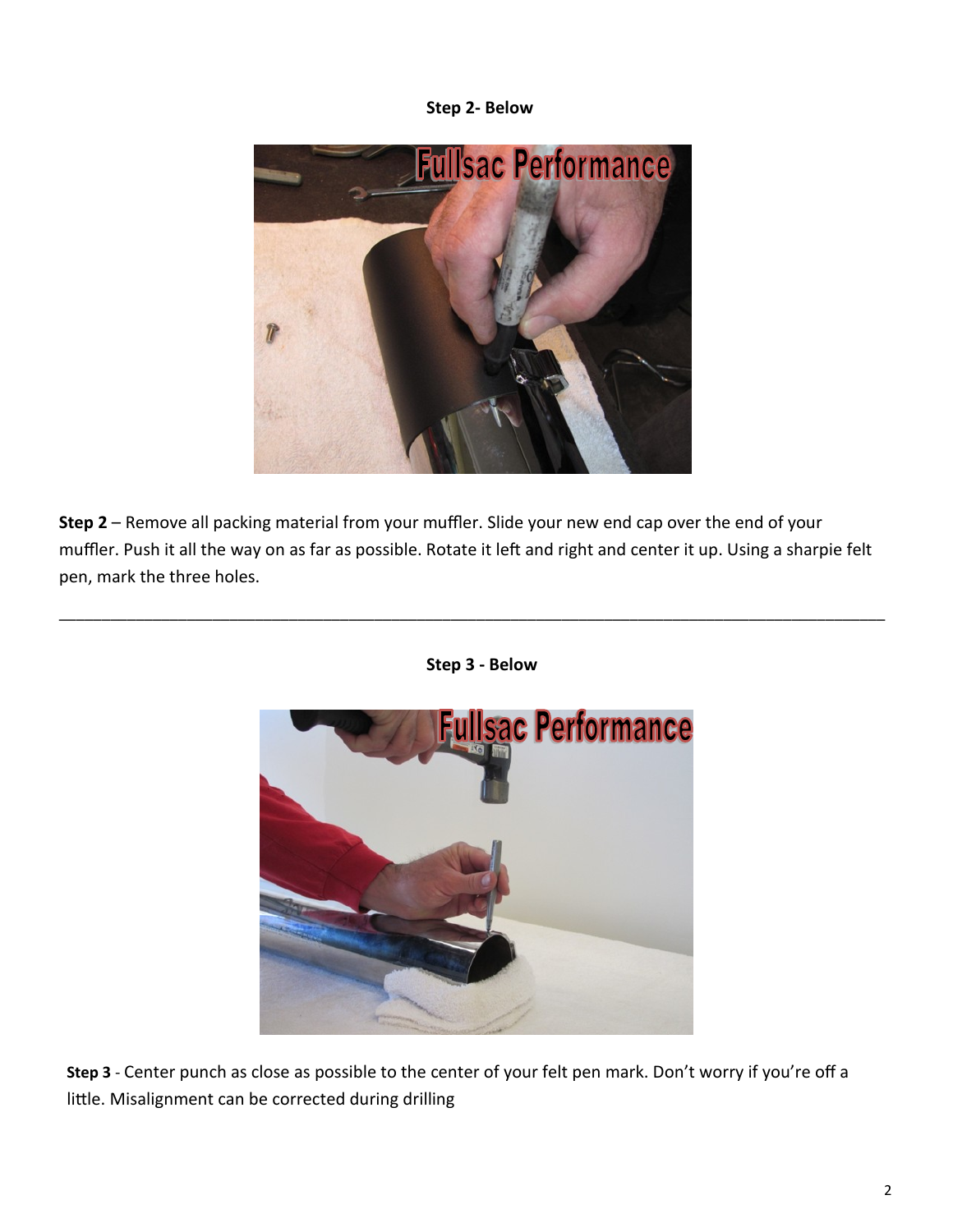**Step 4 - Below**



**Step 4** -Starting with the 1/8 drill bit, drill through your center punch marks. If your marks are not perfectly centered, angle the drill to correct this. Next drill through with a ¼ inch drill and then a 3/8 inch drill.



**Step 5 - Below**

\_\_\_\_\_\_\_\_\_\_\_\_\_\_\_\_\_\_\_\_\_\_\_\_\_\_\_\_\_\_\_\_\_\_\_\_\_\_\_\_\_\_\_\_\_\_\_\_\_\_\_\_\_\_\_\_\_\_\_\_\_\_\_\_\_\_\_\_\_\_\_\_\_\_\_\_\_\_\_\_\_\_\_\_\_\_\_\_\_

**Step 5 -** Debur the saw cut and drill holes.